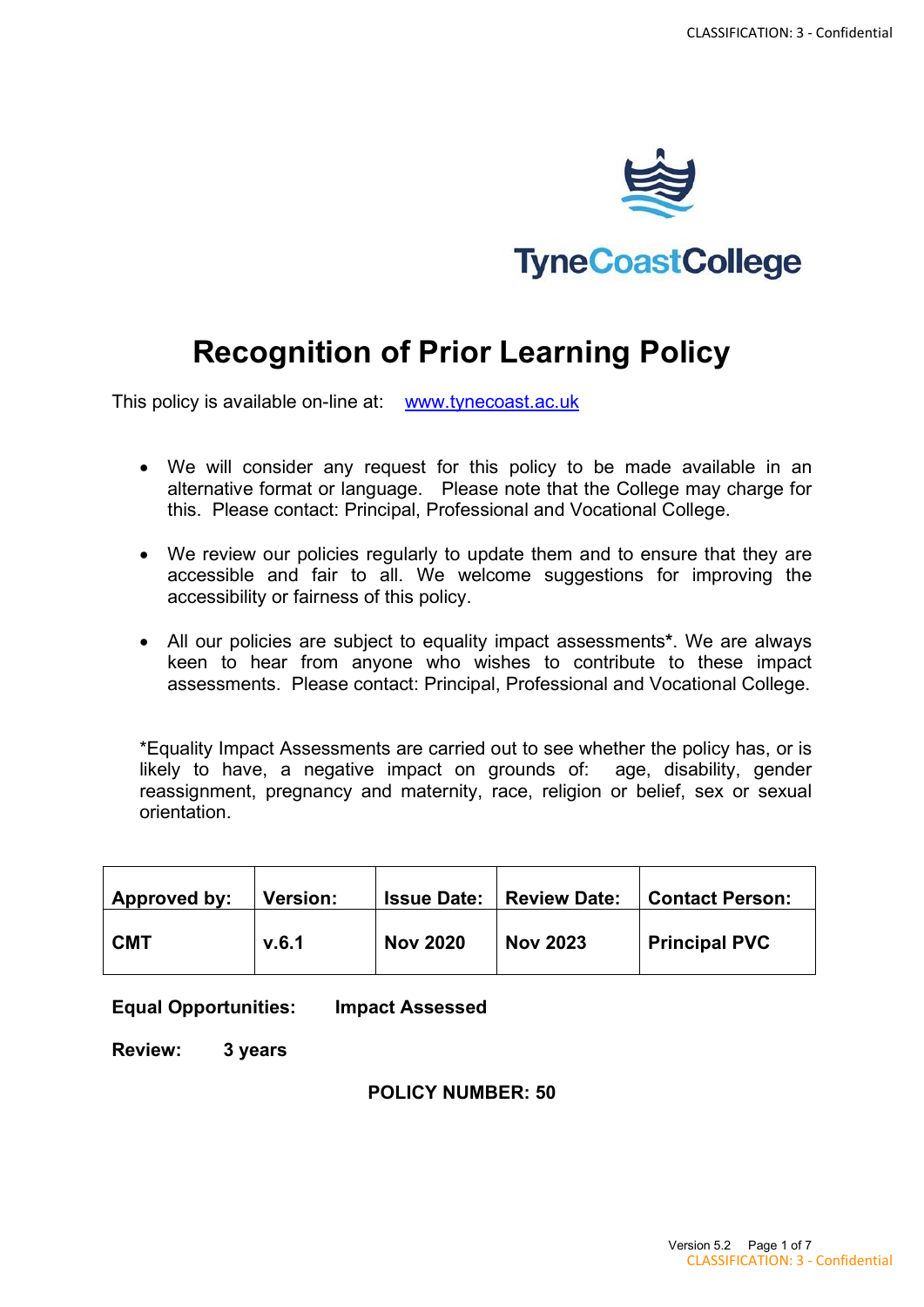#### **1 Policy Statement**

1.1 Recognition of Prior Learning (RPL) is:

*a method of assessment [leading to the award of credit] that considers whether learners can demonstrate that they can meet the assessment requirements for a unit through knowledge, understanding or skills they already possess and so not need to develop through a course of learning*.

> *Regulatory arrangements for the Qualifications and Credit Framework (Ofqual/08/3726)*

1.2 The College recognises that the RPL enables recognition of achievement from a range of activities using any appropriate methodology. Provided that the assessment requirements of a given unit or qualification have been met, the use of RPL is acceptable for accrediting a unit or a whole qualification. Evidence of learning must be valid and reliable (see 5.6)

#### **2 Scope**

This policy applies to qualifications on the National Qualifications Framework (NQF), the Qualifications and Credit Framework (QCF) and other national frameworks, self-regulated qualifications and the Quality Assurance Agency (QAA) for Higher Education. However, where learning is evidenced only through a national examination, the learner is required to sit the examination. For example, General Qualifications such as GCSEs or GCE are not within the scope of this policy.

#### **3 Legislation**

The Equality Act 2010 applies to the operation of this policy.

#### **4 Responsibilities**

4.1 All staff have a responsibility to give full and active support for the policy by ensuring that: the policy is known, understood and implemented.

#### **5 Principles to Implement and Develop Policy**

- 5.1 RPL is a valid method of enabling individuals to claim credit for units, irrespective of how their learning took place. There is no difference between the achievement of the learning outcomes and assessment criteria of a unit through prior learning or through a formal programme of study.
- 5.2 RPL processes, procedures, practices and decisions should be transparent, rigorous, reliable, fair and accessible to individuals and stakeholders to ensure that users can be confident of the decisions and outcomes of RPL.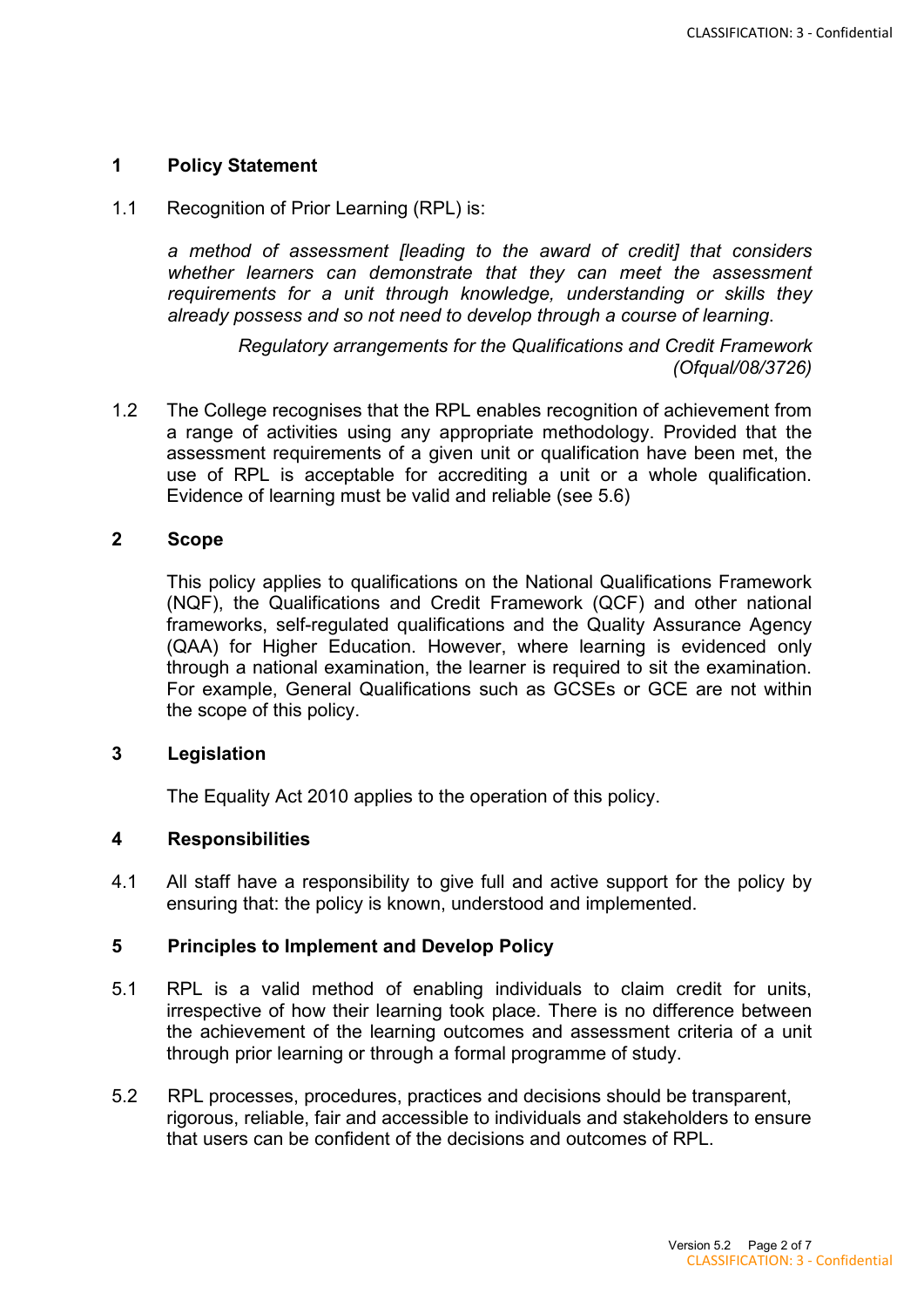- 5.3 RPL is a learner-centred, voluntary (for the learner) process. The individual should be offered advice on the nature and range of evidence considered appropriate, to support a claim for credit through RPL, and be given guidance and support to make a claim.
- 5.4 The process of assessment for RPL is subject to the same quality assurance and monitoring standards as any other form of assessment. The award of credit through RPL will not be distinguished from any other credits awarded. In no circumstances does the RPL process mean that any required qualification summative assessment can be avoided, e.g. mandatory exams, practical/theory tests or assignments. This is because the prescribed summative assessment is the process through which evidence (produced via any prior assessment method or through the RPL process is evaluated).
- 5.5 Assessment methods for RPL must be of equal academic rigour to other assessment methods; they must be fit for purpose and relate to the evidence of learning. Credit may be claimed for any unit through RPL unless the assessment requirements of the unit do not allow this, based on a rationale consistent with the aims and regulations of the framework.
- 5.6 Where units are assessed against assessment criteria or grading criteria, then all evidence must be evaluated using the stipulated criteria. In assessing a unit using RPL the assessor must be satisfied that the evidence produced by the learner meets the assessment standard established by the learning outcome and its related assessment criteria. The evidence must be authentic, current, relevant and sufficient.
- 5.7 The prior learning that would provide evidence of current knowledge, understanding and skills will vary from sector to sector. It will depend on the extent of the experience, technological changes and the nature of the outcome claimed. If the currency of any evidence is in doubt, the assessor may use questions to check understanding, and for competence.
- 5.8 The assessment and award of credit must take into account the relevant validating or awarding body regulations pertaining to RPL.
- 5.9 The rules, regulations and procedures governing the recognition of prior learning should be included in the Student Handbook given to every student when joining the programme/course.
- 5.10 A student should have the right to appeal when an application for recognition of prior learning is unsuccessful.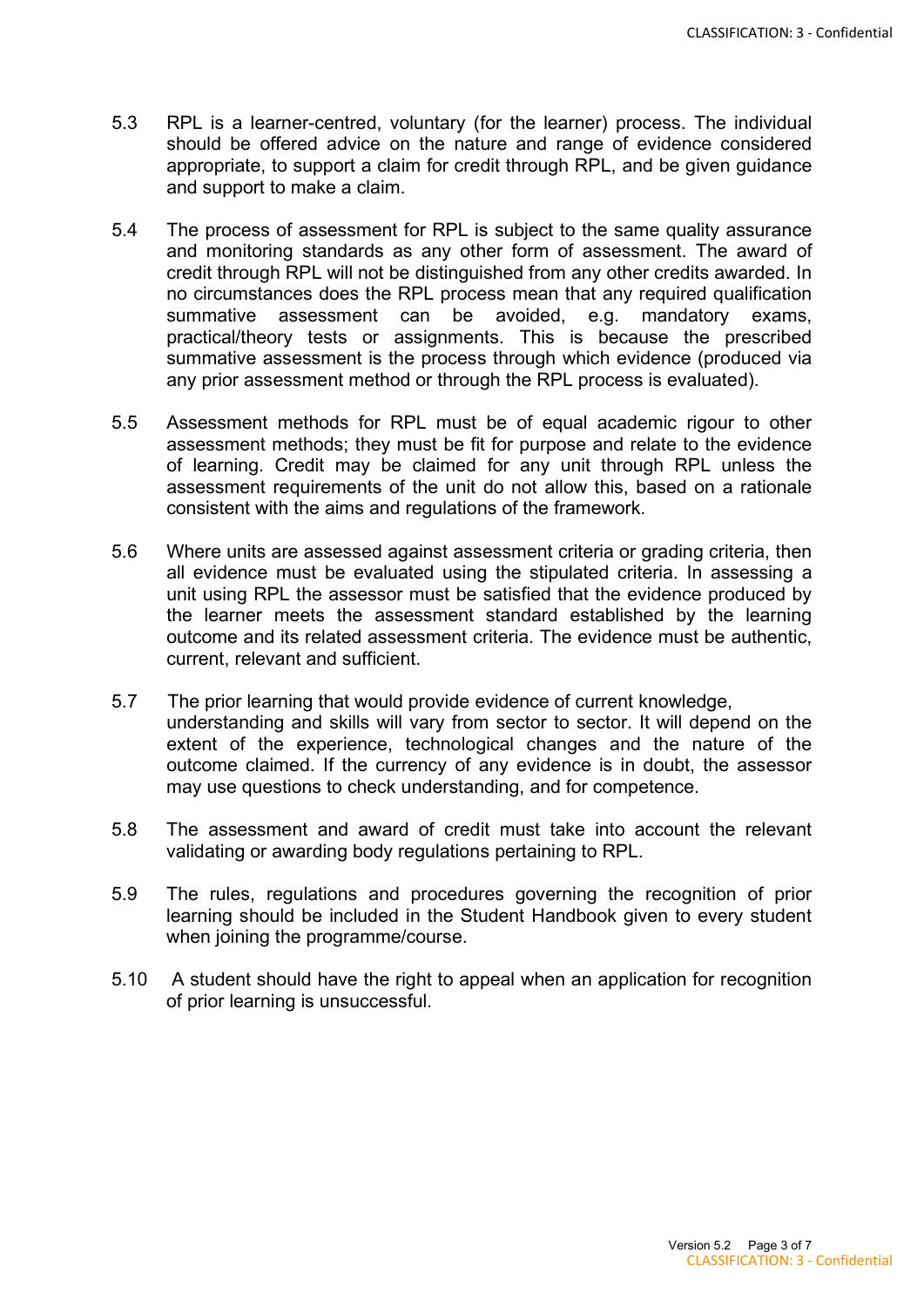#### **6 Student Entitlement**

- 6.1 All students, full and part time, shall be entitled to apply for RPL providing they meet the specific requirements of the validating/awarding body governing the qualification for which they are studying.
- 6.2 A student who makes an initial enquiry about RPL should be given timely and appropriate guidance and support on the rules, regulations and processes involved in accreditation.
- 6.3 A student may appeal against the credit points awarded but only on the grounds of non-observance of agreed procedures and/or improper application of those procedures.

#### **7 Student Responsibilities**

- 7.1 The student must complete a credit claim form, and provide evidence to show that the requirements of the unit, module or part of a unit, or module have been covered (see Appendix 1).
- 7.2 The student must consult with the agreed subject specialist in the preparation of his/her evidence.
- 7.3 Any student applying for credit must agree an action plan to enable him/her to obtain the award (s)he is aiming for.
- 7.4 A student must agree to attend any further oral assessments or appropriate assessments if initial evidence is deemed to be unsatisfactory for the RPL assessor.

#### **8 Teaching Staff's Responsibilities**

- 8.1 To provide support and encouragement to all students wishing to claim credit for prior learning.
- 8.2 Following initial enquiries by any student, the member of staff should place the student in contact with a subject specialist.
- 8.3 The subject specialist should develop, with the student, an action plan to address the learning outcomes of the programme.
- 8.4 The subject specialist should identify the evidence needed to support the claim for credit, explain how this evidence will be assessed, and by whom.
- 8.5 Ensure that the student claiming credit is enrolled with the College for a specific award/qualification.
- 8.6 To notify MIS of any student claiming credits by RPL or using units gained from one qualification towards the next level of achievement.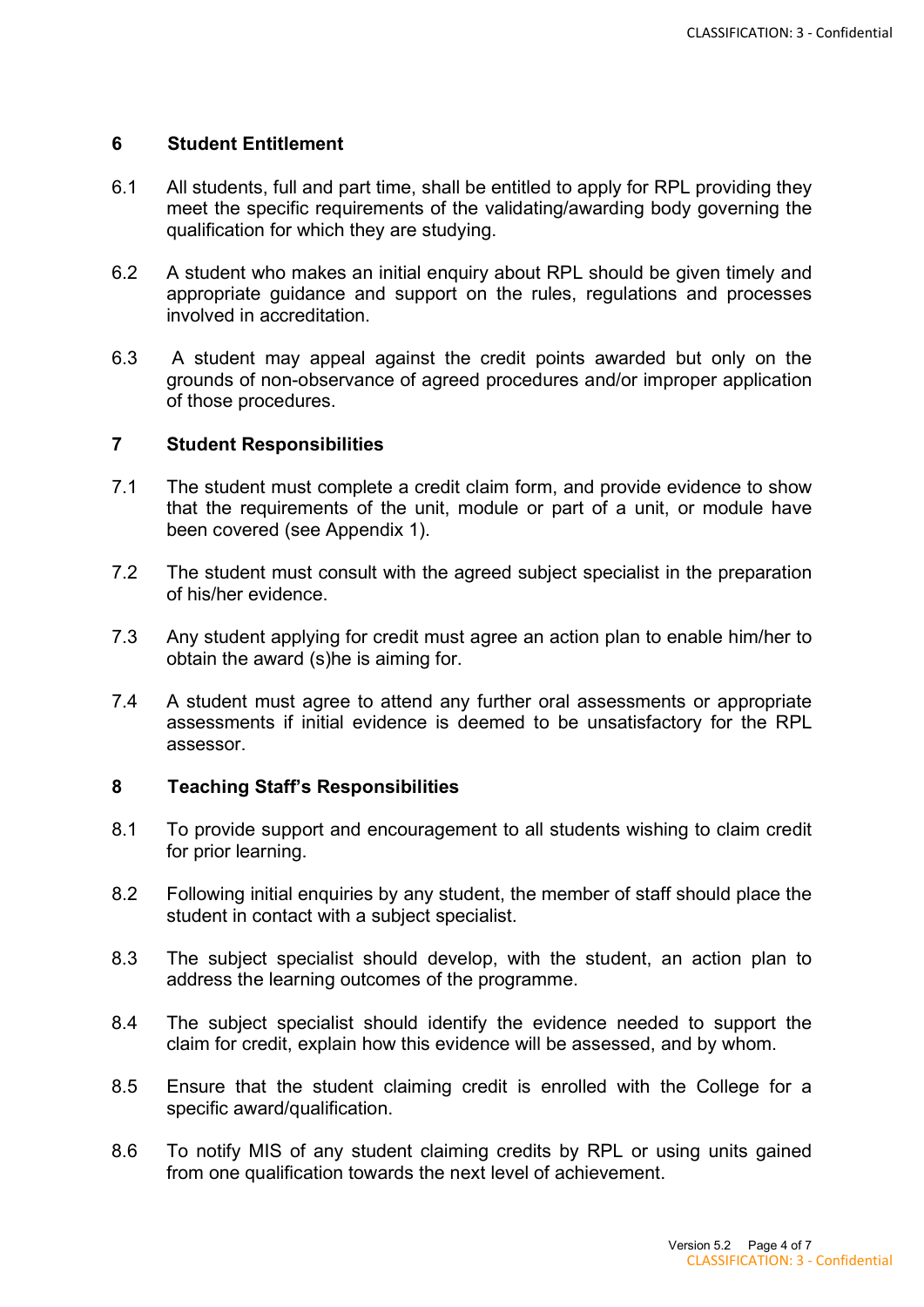#### **9 Management Responsibilities**

- 9.1 College management should ensure that:
- 9.1.1 All College staff are fully conversant with this policy and the demands it places on them.
- 9.1.2 All appropriate staff are competent to undertake their roles and responsibilities in the procedures for verification and recognition of prior learning.
- 9.1.3 Staff development is made available to those staff not conversant with or competent to undertake the procedures for RPL.

#### **10 Monitoring and Evaluation**

- 10.1 Senior Management Team will monitor the operation of the policy to ensure it reflects current strategic aims, every 2 years.
- 10.2 The standards by which the success of the policy can be evaluated are:
	- 10.2.1 Student feedback, showing high levels of satisfaction with the advice and help received in preparing to claim RPL.
	- 10.2.2 Staff feedback on the quality of support provided by the College to enhance skills and competence to undertake the procedures for RPL.
	- 10.2.3. External examiner/verifier comments on the rigour and consistency applied to RPL procedures across the College.
	- 10.2.4 Monitor the number of learners, on an annual basis, where RPL has been utilised in assessing entry requirements onto a programme of study.

#### **11 Related Policies**

- Assessment Policy FE
- Assessment Policy HE
- Internal Assessment Appeals Policy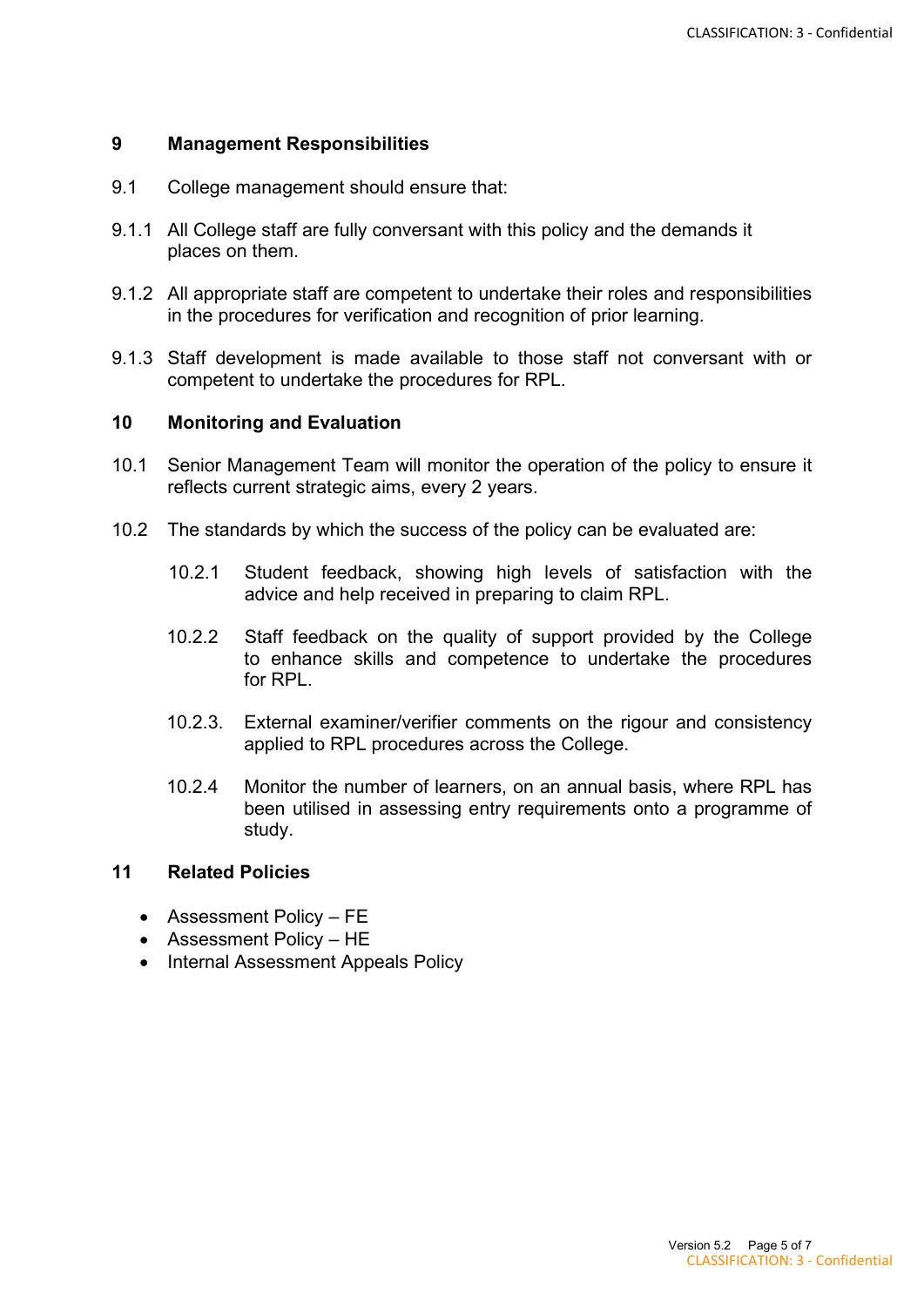## **Appendix 1**

## CREDIT CLAIM FORM (**complete all sections as fully as possible**)

*If you have been offered a place on a programme of study at Tyne Coast College or are already registered on a programme you may be eligible for credit from previously acquired qualifications, vocational training and/or learning which is uncertified. If you wish to make a claim for recognition of prior learning please complete this form.* 

## PERSONAL DETAILS

| Name:                |  |
|----------------------|--|
| House Nº and Street: |  |
| Town:                |  |
| <b>Post Code:</b>    |  |
| <b>Telephone:</b>    |  |

### CREDIT CLAIMED

*Before you complete this section consult Section 7 Student Responsibilities. You should also discuss the possibility of credit awards with your course tutor who will advise you on the completion of this form.* 

Programme/Course on which you are registered, or have been accepted at Tyne Coast College:

**…………………………………………………………………………………………………** 

a) Module(s)/Unit(s) for which credit is claimed:

| Module/Unit Code: | Title: |  |
|-------------------|--------|--|
| Module/Unit Code: | Title: |  |
| Module/Unit Code: | Title: |  |
| Module/Unit Code: | Title: |  |
| Module/Unit Code: | Title: |  |